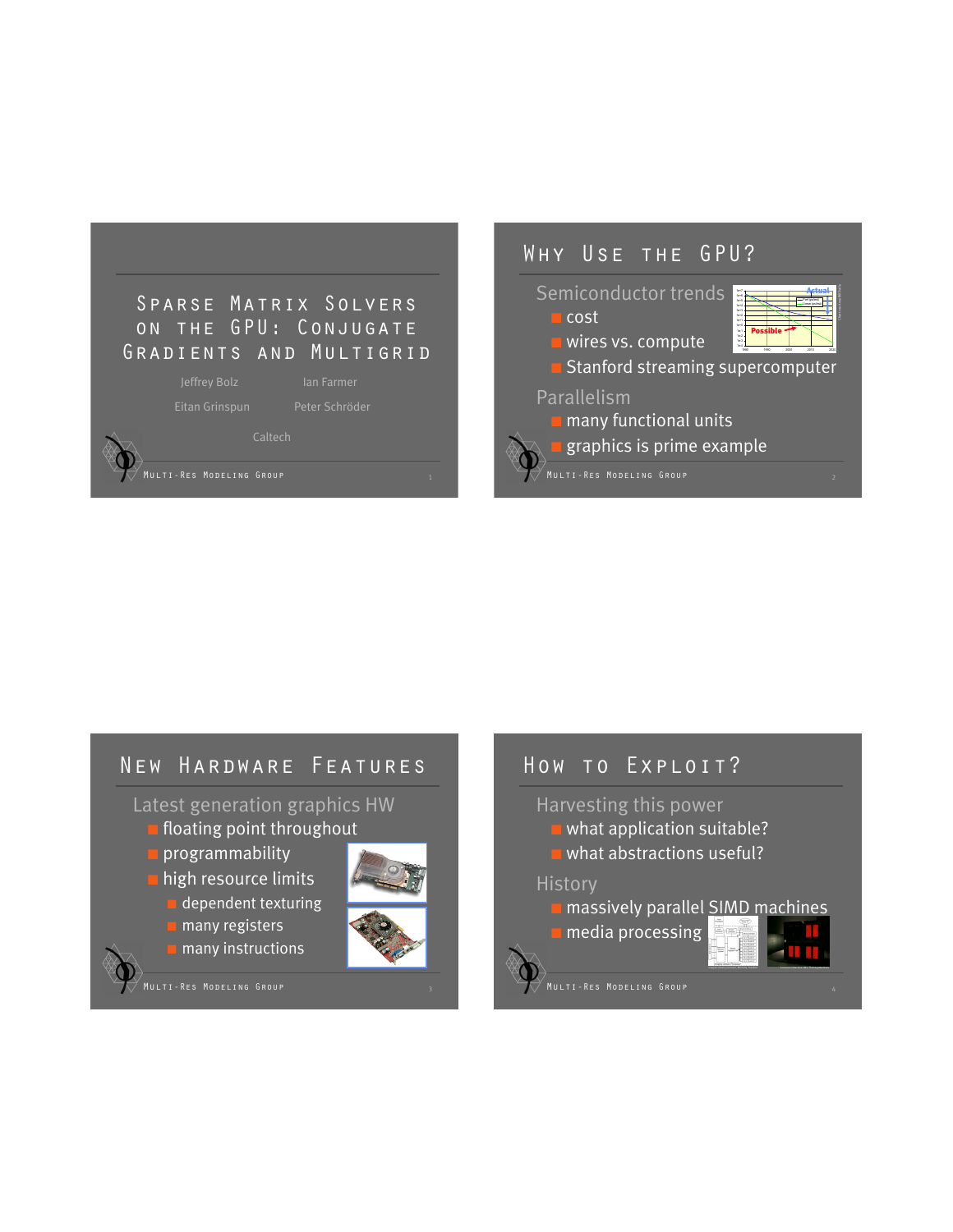



#### Our Program

#### Kernels for scientific computing

- sparse matrix solvers
	- not high arithmetic intensity...
	- **D** but... we need them everywhere
- **<u>■ unstructured:</u>** conjugate gradients ■ structured: multigrid

Lessons to learn here…

MULTI-RES MODELING GROUP

## Sparse Matrices

#### Ubiquitous in numerical computing

- discretization of PDEs: animation
- finite elements, difference, volumes
- optimization, editing, etc., etc.

#### Example here:

- processing of surfaces
	- 2-manifold triangle meshes
- MULTI-RES MODELING GROUP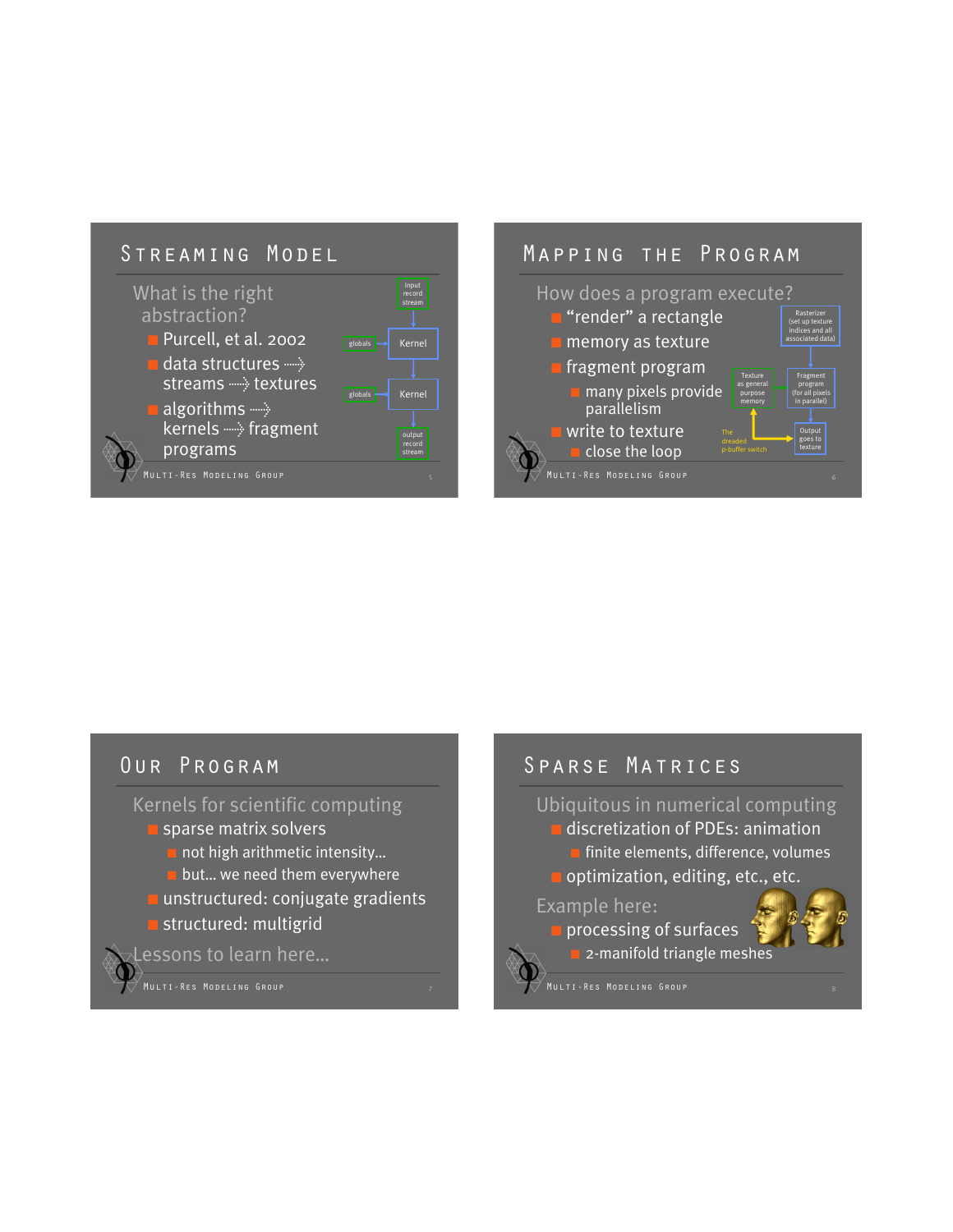

#### Non-Linear Problems





#### Vector Inner Products

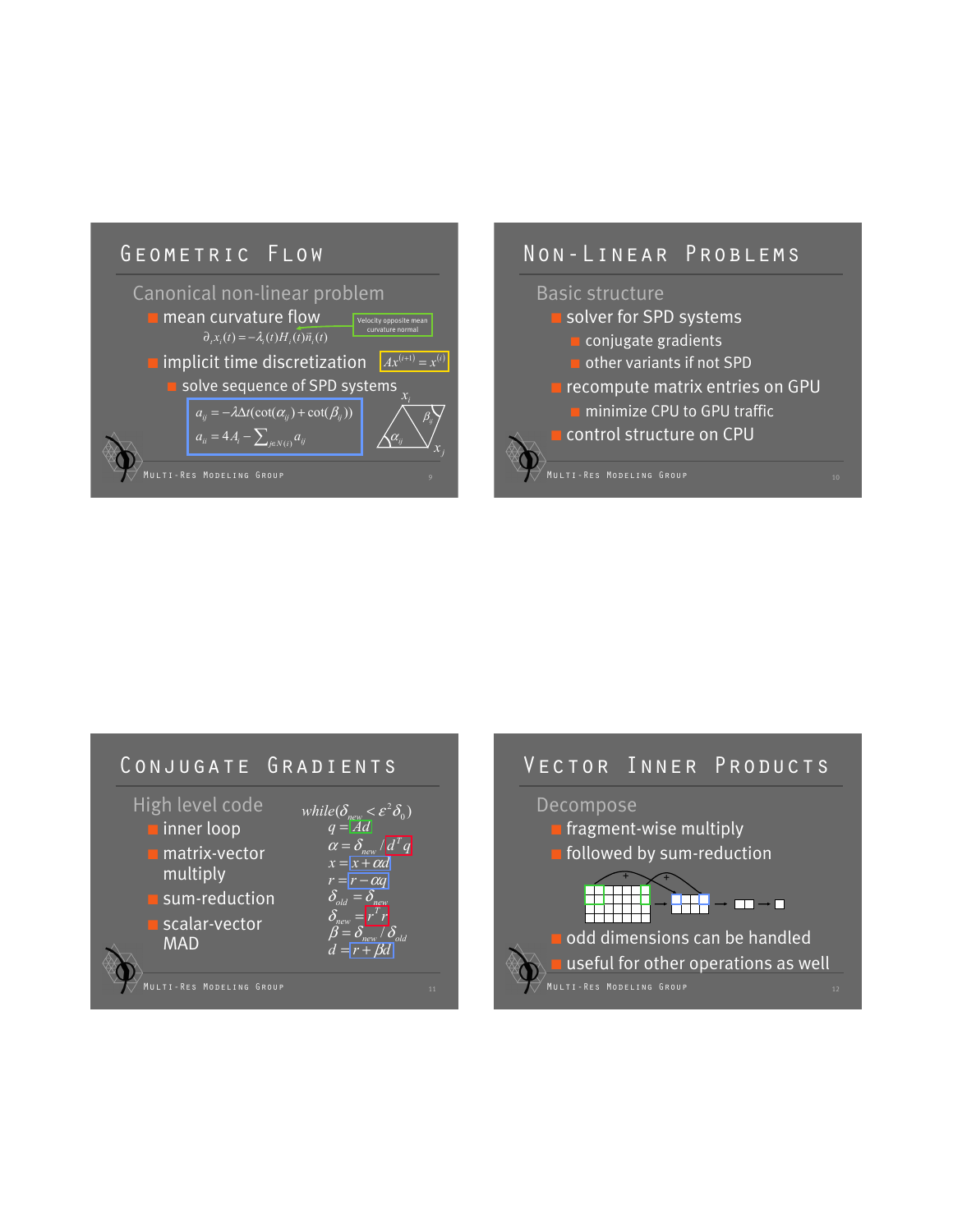



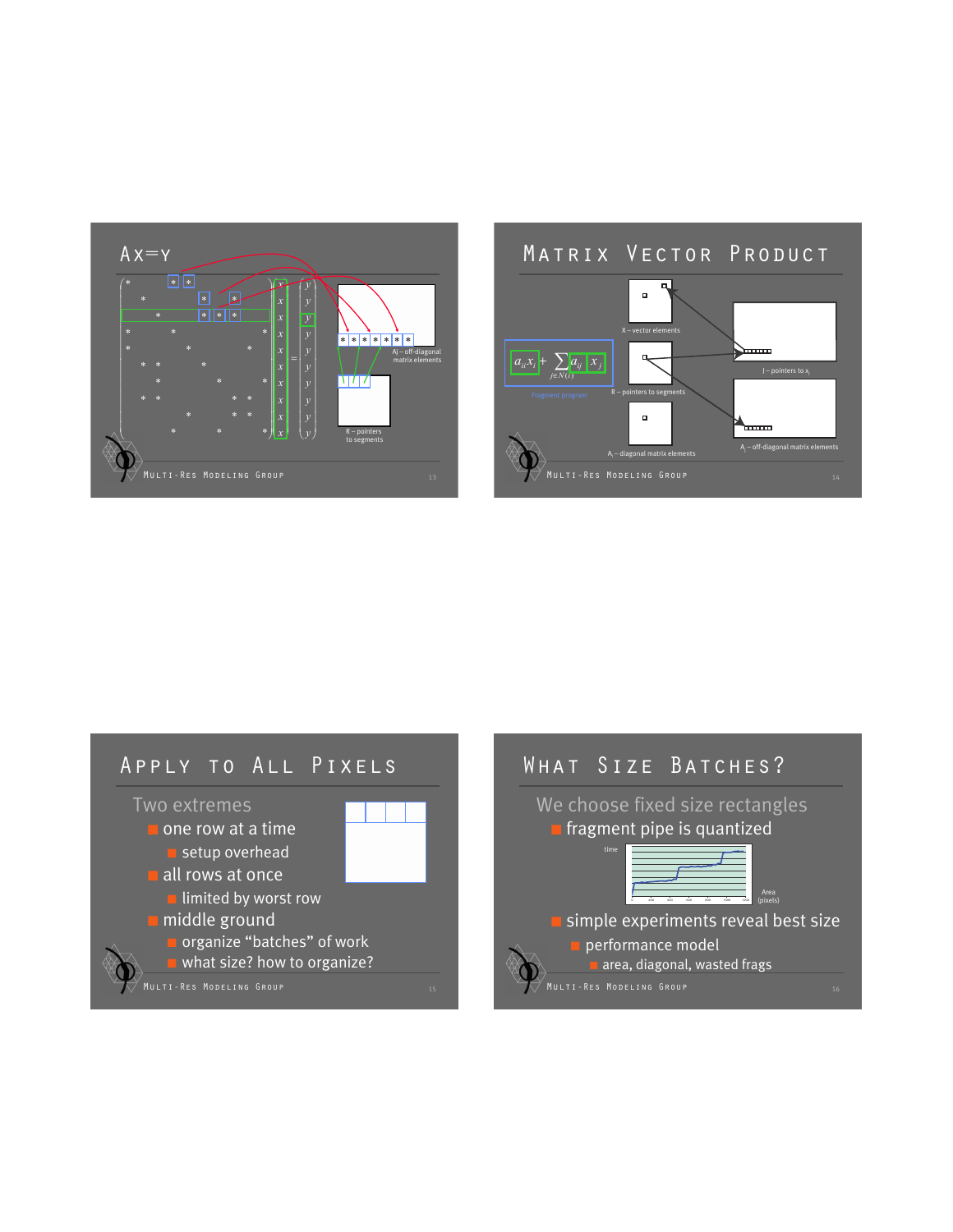# PACKING (GREEDY)

#### Multi-Res Modeling Group 15 13 13 12 12 11 10 9 9 9 9 8 8 8 8 8 7 7 7 7 7 7 7 7 7 7 6 5 5 4 … 15 13 13 12 12 11 10 9 9 9 9 8<br>8 8 8<br>8 7 7 7 7 7<br>7 7 7<br>7 7 6 non-zero entries per row each batch bound to an appropriate fragment program still some zero padding required All this setup done once only at the beginning of time. Depends only on mesh connectivity

# Recomputing Matrix Matrix entries depend on surface **<u>■ must "render" into matrix</u> I** two additional indirection textures **P** previous and next  $a_{ii} = 4A_i - \sum_{j \in N(i)} a_{ij}$  $a_{ij} = -\lambda \Delta t (\cot(\alpha_{ij}) + \cot(\beta_{ij}))$ *i x <sup>j</sup> <sup>x</sup>* <sup>α</sup>*ij*  $\beta_{_{ij}}$

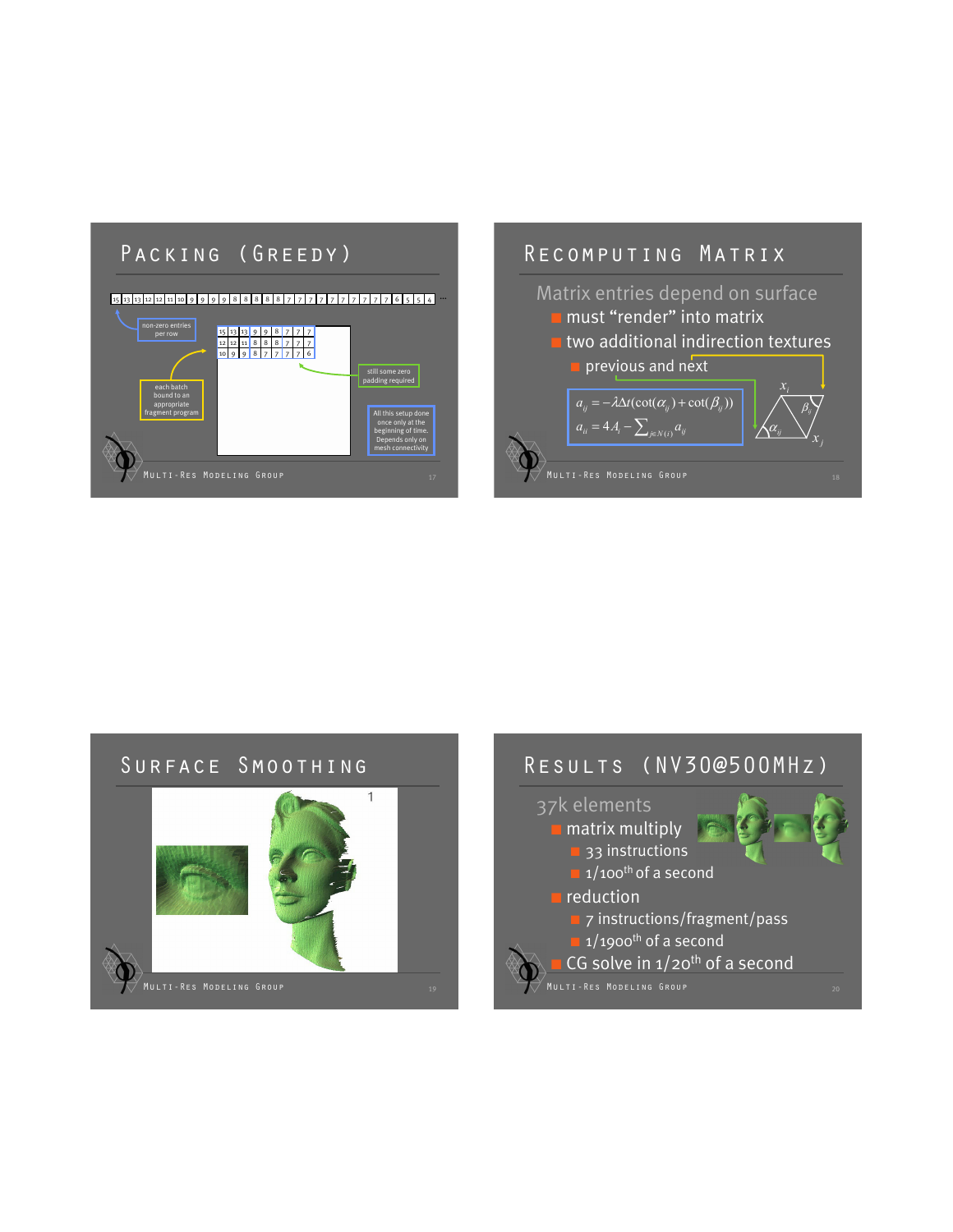#### Results

# How efficient?

- lots of indirection
	- 33 instructions for 13 (average) flops
- bandwidth limited
	- fat texture fetches are slow
- not the ideal example for GPU...
	- small op/fetch ratio

# $SO$   $FAR...$ Unstructured matrices ■ irregular triangle meshes ■ also tet meshes ■ main issue is layout of matrix Structured matrices ■ much nicer layout **example: fluids, image processing**

#### MULTI-RES MODELING GROUP Regular Grids PDEs again this time variables on "pixel grid" e.g.: Navier-Stokes  $\rho \frac{\partial \mathbf{u}}{\partial t} = -(\mathbf{u} \cdot \nabla) \mathbf{u} + \nu \nabla^2 \mathbf{u} + \rho \mathbf{b}$  $\nabla \cdot \mathbf{u} = 0$  $\partial$ u *t* after discretization:<br>solve Poisson eq.<br>at each time stap solve Poisson eq. at each time step Poisson Equation Appears all over the place easy to discretize on regular grid ■ matrix multiply is stencil application **FD Laplace stencil:** -4 1 1  $1 -4 1$  $\circ$  $\circ$ 0 0  $+ X_{i,j-1} + X_{i,j+1} - 4X_{i,j}$  $\nabla^2 X_{i,j} = X_{i-1,j} + X_{i+1,j}$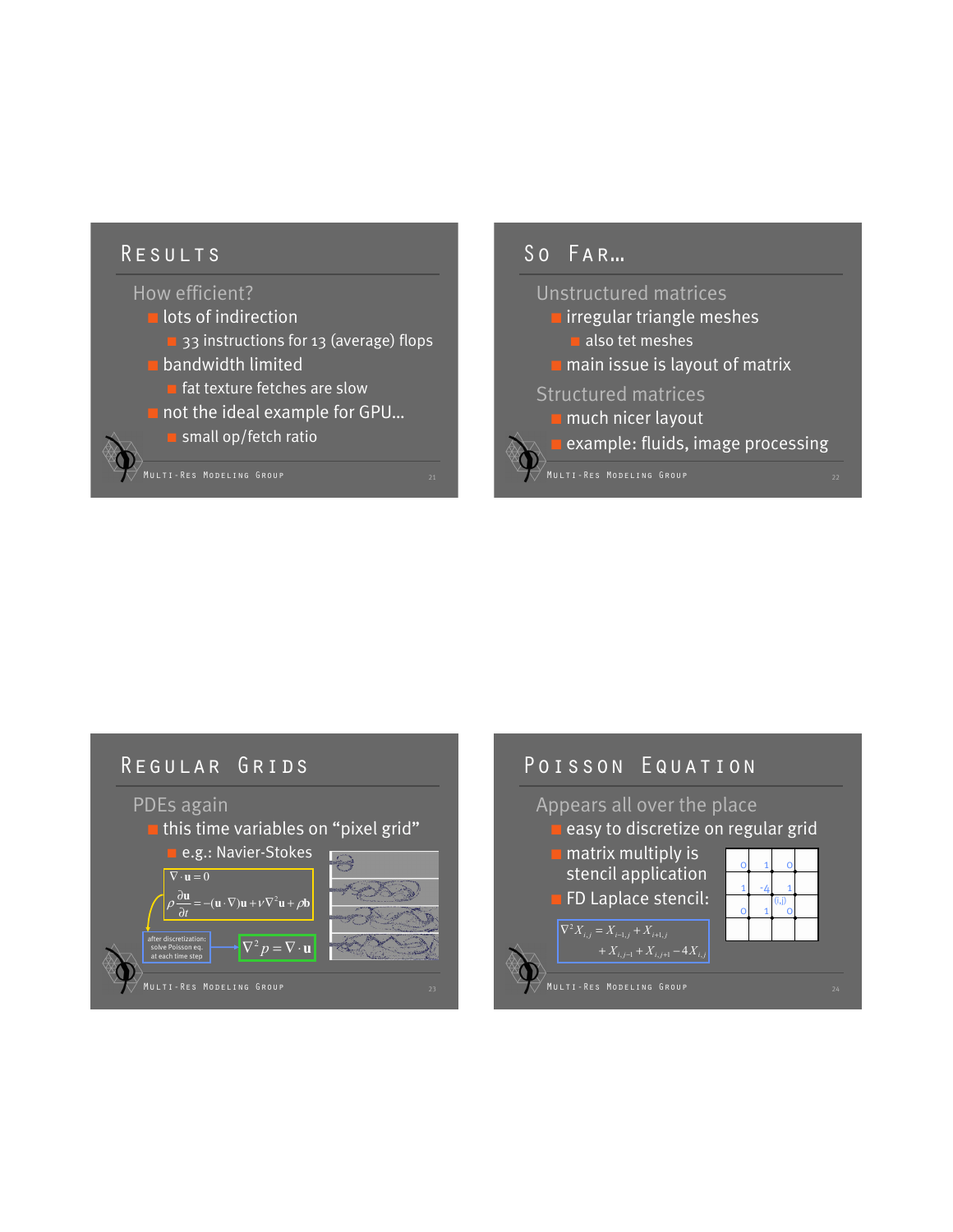## Solver

Use iterative matrix solver ■ just need application of stencil ■ easy: just like filtering ■ incorporate geometry (Jacobian) **D** variable coefficients But…, very ill-conditioned **u** use multigrid to counteract

## Multigrid (basic)

#### Principles

**B** lower frequency error resolved on coarser grid ■ implementation needs:

- interpolation (coarse + fine)
- projection (fine>coarse)
- relaxation

■ Jacobi iterations

Multi-Res Modeling Group <sup>26</sup>

#### V-Cycle

Fine to coarse to fine cycle ■ project residual, relax, interpolate

correction vector



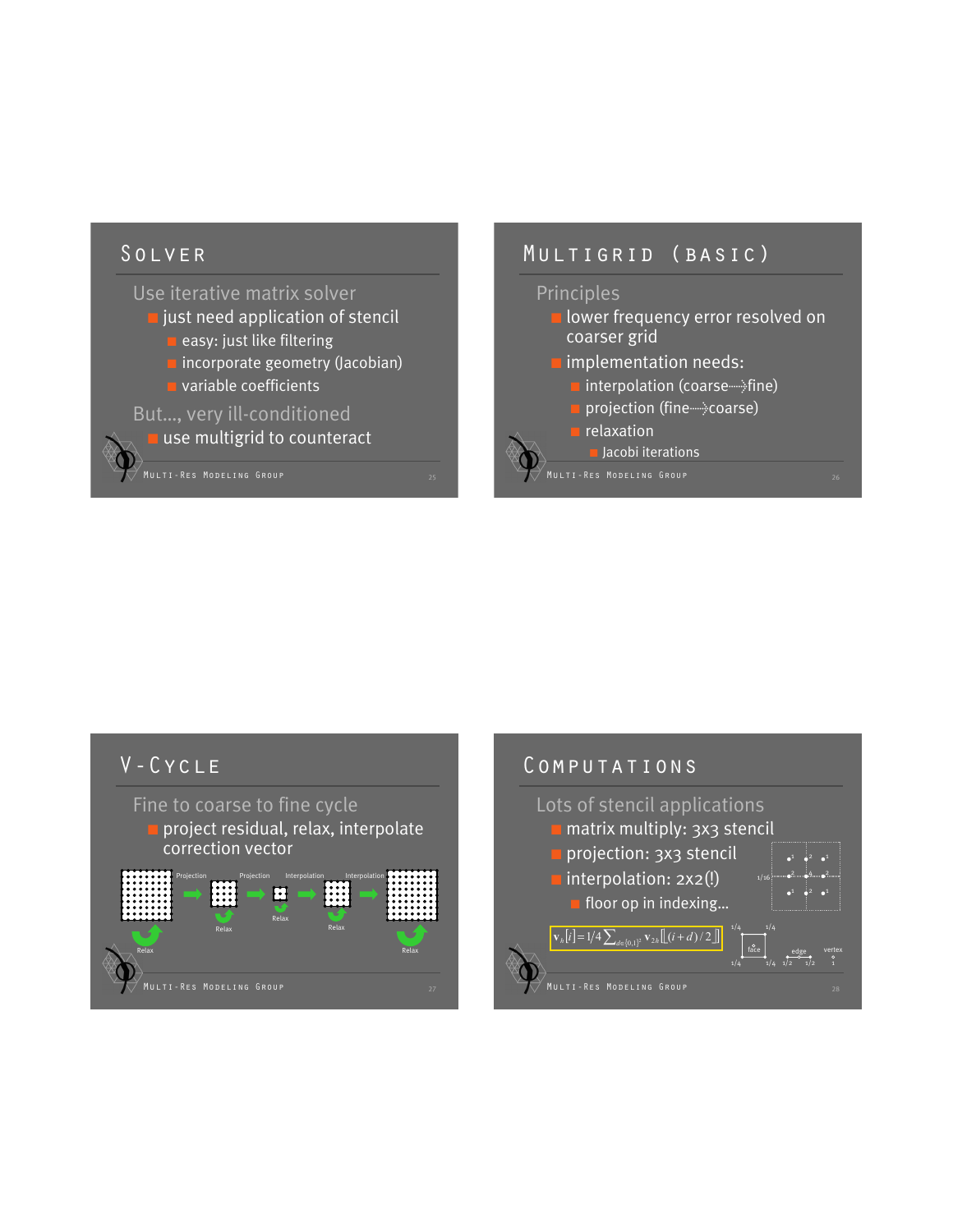### Details

#### Boundaries

- Dirichlet boundaries
	- **D** boundary variables are fixed
- Neumann boundaries
	- out of bounds access clamped to O
- **<u>■</u>** gradient and divergence operators
	- one sided differences at boundary

# Texture Layout

#### Storage for matrices and DOFs

- variables in one texture
- $\blacksquare$  matrices in  $9(=\frac{3}{3})$  textures
- all textures packed
	- **exploit 4 channels** ■ domain decomp.
	- padded boundary



#### **MULTI-RES MODELING GROUP**

## Coarser Matrices

Operator at coarser level

- needed for relaxation at all levels
- triple matrix product



#### Stencil Composition Triple matrix product… work out terms and map to stencils exploit local support of stencils straightforward but t-e-d-i-o-u-s  $A_{2h}^d[i] = 1/4$   $\sum S^e S^{e+g-2d} A_h^g[2i+e]$  $, g \in \{-1, 0, 1\}$

 $= 1/4$   $\sum S'[e]S'[e+g-2d]A_{h}^{g}[2i+e]$  $, g \in \{-1, 0, 1\}$ *e g*

#### store S in texture S' with a O boundary

MULTI-RES MODELING GROUP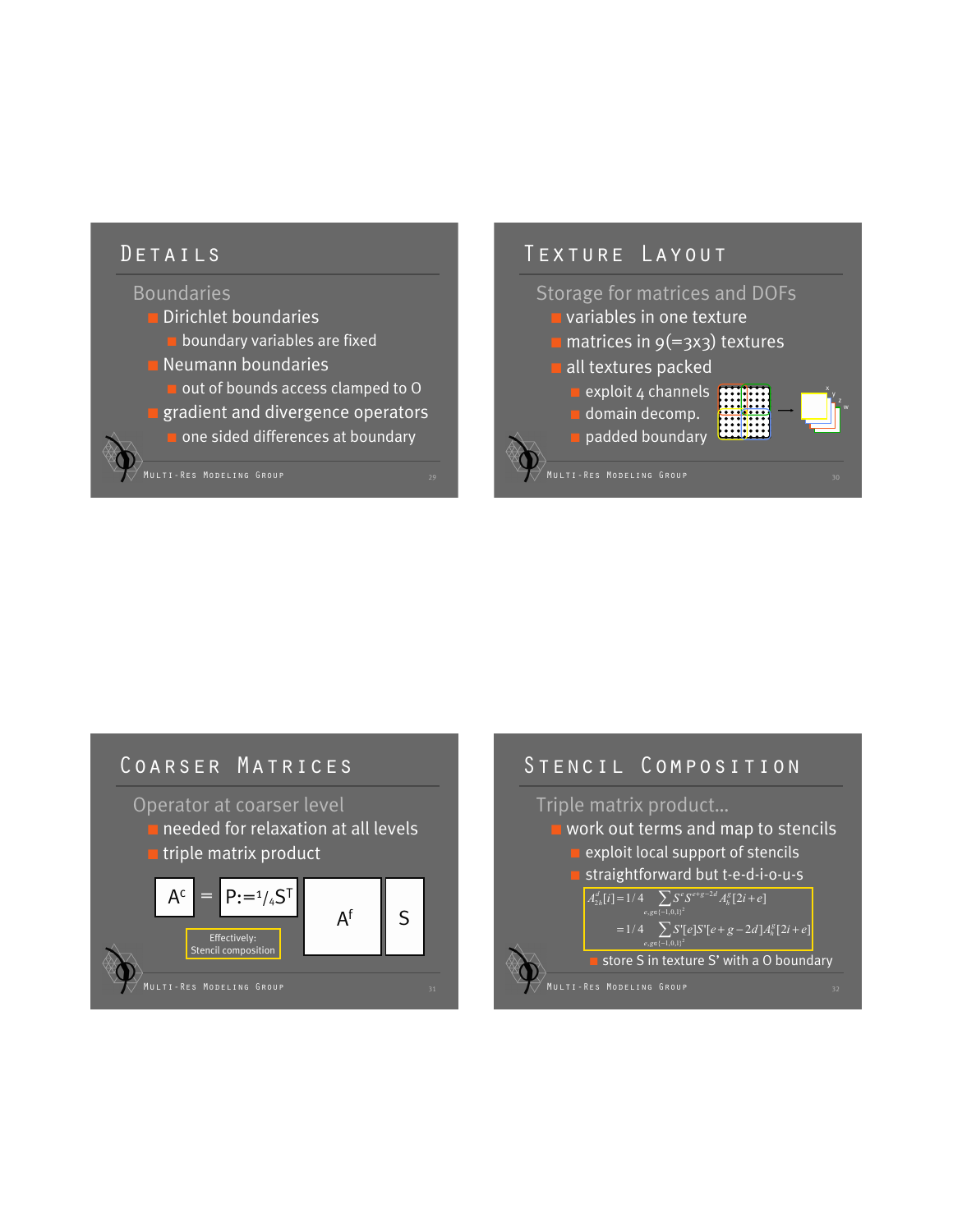# MORE DETAILS

#### What is variable?

- only matrix entries (stencils) vary
- all other operators hard wired
	- still general solution!
- debugging
- oh, joy...

obstacles resolved at coarsest level

# Flow Example Putting it all together ■ here: fixed velocity in and out ■ tracer particles for visualization simple advection in evolving flow  $\circ$ **Multi–Res Modeling Group**

## Results (NV30@500MHz)

#### 257x257 grid

■ matrix multiply - 27 instructions

 $\blacksquare$  1/800<sup>th</sup> of a second

**I** interpolation 10 instr. **projection 19 instr.** 

Overall performance

■ 257x257 at 90 fps!

MULTI-RES MODELING GROUP

## PROBLEMS

Bleeding edge…

- **B**uffer overhead is killing us
- managing layout in a buffer by hand… OUCH
- scalar versus vector problems
	- give us rectangular texture border



MULTI-RES MODELING GROUP